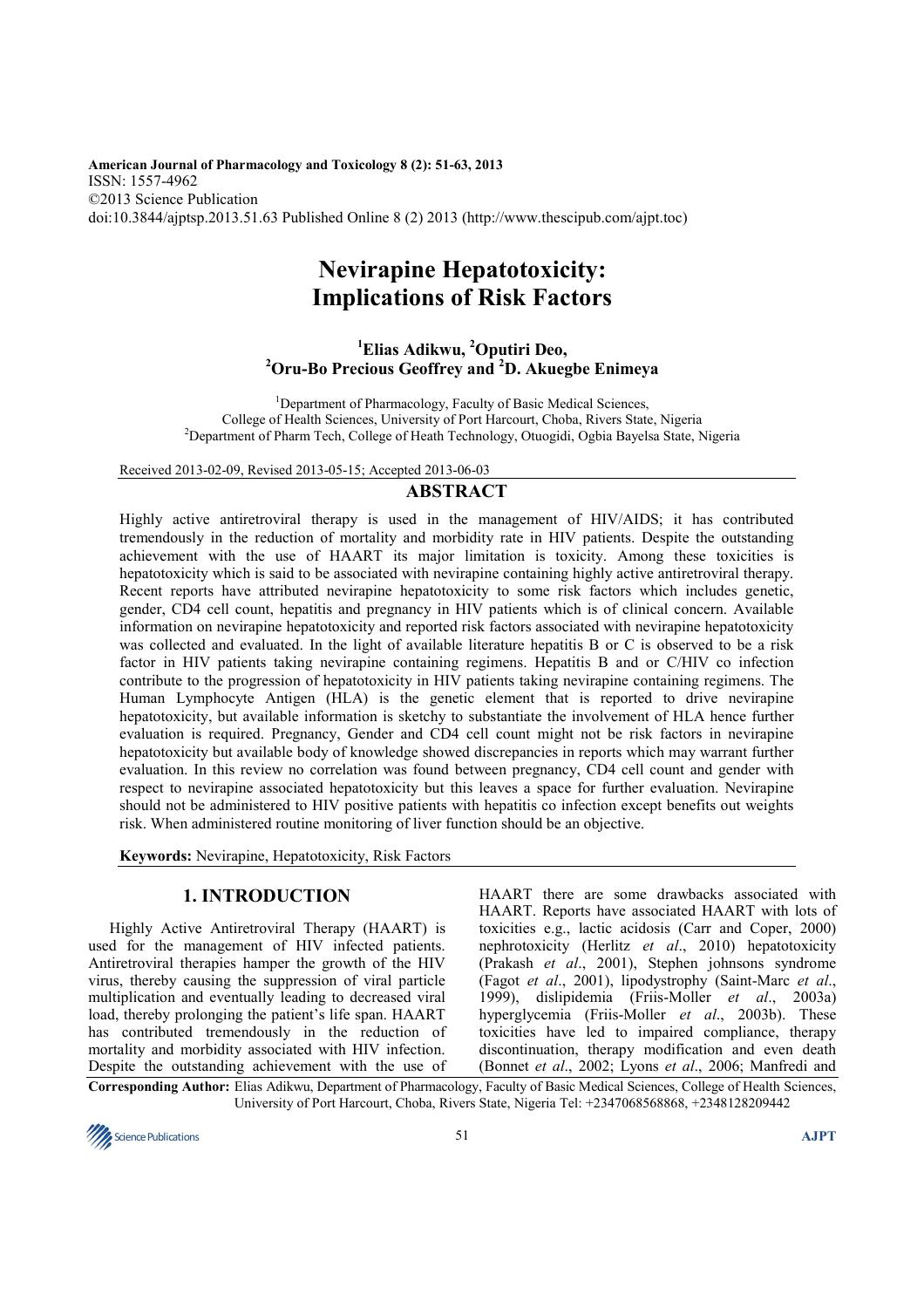Calza, 2006). Of resent toxicities associated with nevirapine containing HAART have drawn lots of clinical attention. Nevirapine is the first dipyridozepinone Nonnucleoside Reverse Transcriptase Inhibitor (NNRTI) approved for use in HIV-infected patients. Its efficacy has been well demonstrated in numerous clinical trials. It has activity against HIV-1 but does not have significant activity against HIV-2 or other retroviruses (Harris and Montainer, 2000). Nevirapine mechanism of action involves binding directly to HIV-1 reverse transcriptase enzyme and causing a structural change that disrupts the formation of the active site and leads to impaired polymerization activity (Murphy and Montaner, 1996). Clinically Nevirapine is typically used as a component of highly active antiretroviral regimen. In addition nevirapine has been used in the prevention of mother to child transmission of HIV. Nevirapine containing highly active antiretroviral therapy is associated with some toxicological effects; of these toxicological effects is hepatotoxicity which has been widely reported and has drawn lots of concern.

Animal studies and case reports have attested to nevirapine hepatotoxicity (Adaramoye *et al*., 2012; Adewale *et al*., 2012; Pilliero and Purdy, 2001). Cohort and other studies, have reported various grades, 1, 2, 3 and 4, of hepatotoxicity due to nevirapine (Lyons *et al*., 2006; McKoy *et al*., 2009) and in some cases deaths were reported (Bera and Naidoo, 2012).

Reports by some authors have correlated nevirapine hepatotoxicity with some risk factors. Highlighted risk factors include genetic predisposition (Martin *et al*., 2005), CD4 cell count (Stern *et al*., 2003), gender (Lazzari *et al*., 2008), co-infection with hepatitis B or C (Mbougua *et al*., 2010) and even pregnancy (Aaron *et al*., 2010). Some of these risk factors have led to nevirapine therapy modification in W H O treatment guidelines for HIV patients. Due to discrepancies in reports with respect to these risk factors this second part of our work reviewed available literature on reported risk factors associated nevirapine hepatotoxicity and their clinical implication.

#### **1.1. Nevirapine Hepatotoxicity and Risk Factors**

Nevirapine hepatotoxicity is of great clinical concern. This has led to our previous work on concentrationeffect, incidence and mechanisms of nevirapine hepatotoxicity. We systematically reviewed case reports on hepatotoxicity associated with nevirapine containing highly active antiretroviral therapy. In some case reports nevirapine hepatotoxicity manifested as hepatitis, jaundice, hepatic failure and hepatic necrosis (Bera *et al*.,

2012; Hitti *et al*., 2004), Experimental animal studies have also shown that nevirapine hepatotoxicity is associated with elevation of liver enzymes and other biomarkers of liver function (Umar *et al*., 2008). Nevirapine hepatotoxicity is reported to be associated with some risk factors which have lead to nevirapine therapy modification. But there are discrepancies in reports with respect to these risk factors. This has warranted calls from some quarters for a re-evaluation of some of these risk factors and modifications which might have prevented some HIV patients from deriving maximum benefits from nevirapine containing highly active antiretroviral therapy. Some of these risk factors are discuss below.

#### **1.2. Gender and CD4 Cell Count**

Concern has been raised on CD4 cell count and gender as risk factors in nevirapine hepatotoxicity. One of the warnings about the use of nevirapine by its Manufacture Boehringer Ingelhein is increase risk of toxicity base on CD4 cell count and gender (Knobel *et al*., 2004). Boehringer Ingelhein database reported that the risk of symptomatic hepatotoxicity was 12 times greater in women with CD4cell count >250 cell  $\mu L^{-1}$  in comparison with women with CD4 count <250 cell  $\mu L^{-1}$ (Stern *et al*., 2003). This has made The US Food and Drug Administration and the European Medicines Agency warned on the increased risk of hepatotoxicity in antiretroviral-nave patients with higher CD4 cell counts (>250 cells  $\mu L^{-1}$  in women and >400 cell  $\mu L^{-1}$  in men (Antela *et al*., 2010). This has instigated us to review relevant literature for correlation between CD4 cell count, gender and nevirapine hepatotoxicity. There are fundamental studies that have shown correlation between CD4 cell counts, gender and nevirapine hepatotoxicity. Among these studies is the report of Jamisse *et al*. (2007). Jamisse *et al*. (2007) showed that severe hepatotoxicity associated with nevirapine therapy was observed to be common at high CD4 cell count. Similar observation was reported by Joao *et al*. (2006). He and colleagues were able to show that CD4 cell count >600 cell  $\mu L^{-1}$  is a risk factor for nevirapine toxicity. This can be further supported by the sub analyses of the 2NN study. The 2NN study was a randomized, controlled trial comparing efficacy between regimens containing nevirapine, efavirenz in addition to stavudine and lamivudine in antiretroviral-naïve HIV-I-infected patients (Leth *et al*., 2005; Storfer *et al*., 2005). In the Euro SIDA cohort study in which the risk of nevirapine

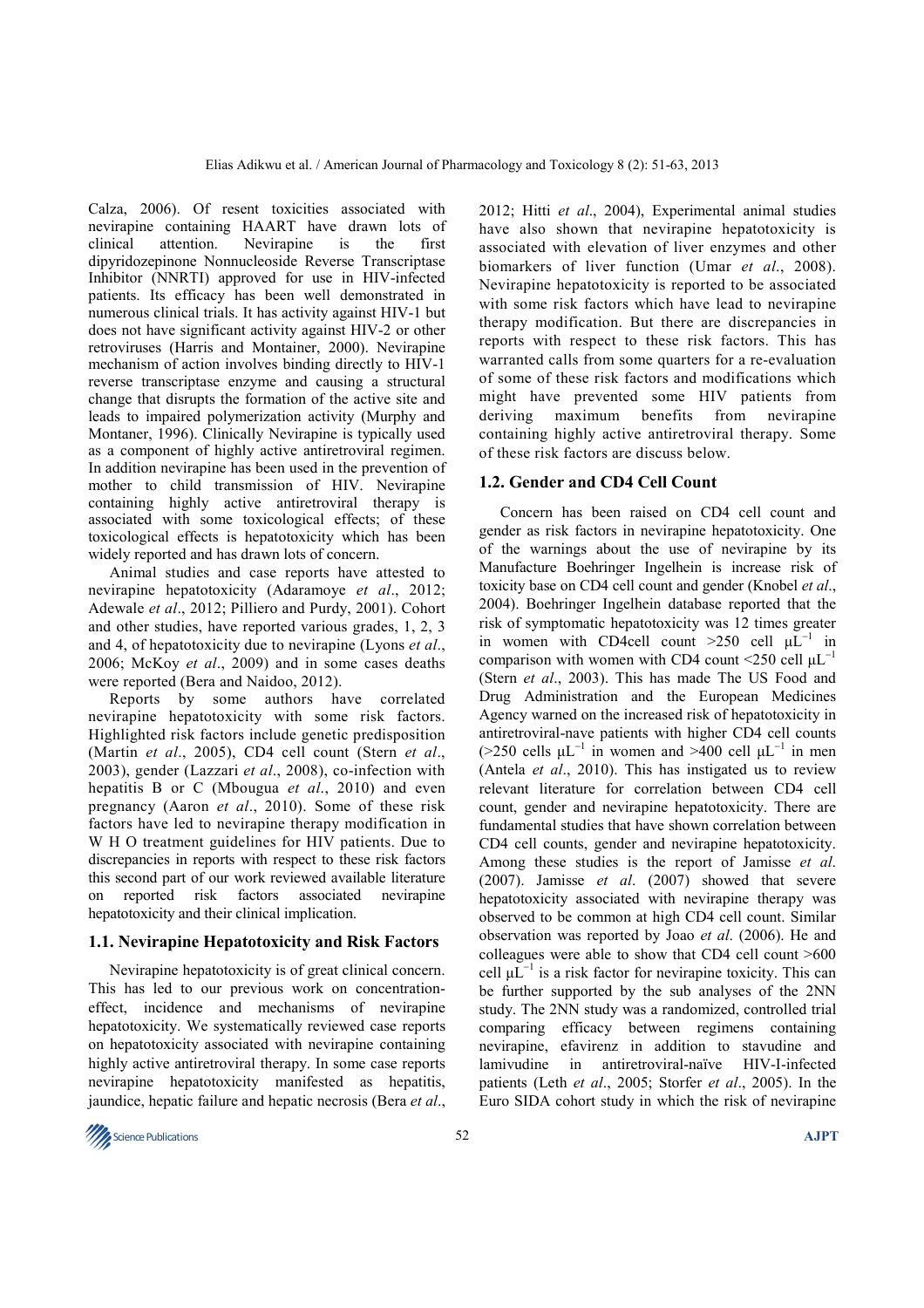discontinuation in relation to high and low CD4 cell counts was investigated, it was observed that patients with high CD4 cell count had increased risk of discontinuation compared with patients with low CD4 cell count and the risk was higher in naïve patients (Mocroft *et al*., 2007). An analysis of 905 HIV positive patients receiving nevirapine containing regimens was conducted by Torty *et al*. (2007). Toti and co researchers observed that elevation in transaminases in patients prescribed nevirapine containing regimens could be attributed to Gender and CD4+ T-cell count.

There are many reports by some authors that are at variance with the reported relationship between nevirapine hepatotoxicity, gender and CD4 cell counts. One of these reports is the TOSCANA study. This study evaluated the relationship between CD4 cell counts and liver toxicity in patients undergoing treatment simplification or substitution with nevirapine. These authors, after assessing 221 patients (64 males and 57 females), showed that nevirapine hepatotoxicity is not associated with CD4 cell count. The rate of hepatotoxicity was higher in patients with low CD4 cell count compared to patients with high CD4 cell count but it was not statistically significant (Leth *et al*., 2005). Furthermore, no relationship between hepatoxicity and gender-stratified CD4 cell counts was noted in a metaanalysis. This study involved 40 patients, including virologically suppressed patients switching to nevirapine containing antiretroviral therapy (Lazzari *et al*., 2008). German researches reported incidence of liver toxicity in a retrospective study which included 507 patients, they observed that gender and CD4 cell counts were not significantly associated with increased risk of hepatotoxicity (Wolf *et al*., 2006). The above study is in agreement with the work of Knobel *et al*. (2004). He and co researchers performed a retrospective study involving 142 patients. They reported that the recommendation inhibiting the use nevirapine in drug-naïve patients due to toxicity on the basis of gender and CD4 cell count do not seem to be of use in preventing the occurrence of side effects associated with the use of nevirapine.

In another study that included 346 patients starting nevirapine based therapy (41 naïve and 314 experience patients), only 5.8% of patients interrupted therapy because of hepatotoxicity and neither female gender nor CD4 cell count >250 cells  $\mu L^{-1}$  was a risk factor for this adverse event (Manfredi and Calza, 2006). In a study conducted in British Columbia which included 685 antiretroviral-naïve patients starting nevirapine, 9.6% of patients met the definition for hypersensitivity reaction and no variables were identified as risk factors except

co-infection with HCV (Phillips *et al*., 2007). Nevirapine induced hepatotoxicity in HIV infected pregnant Kenyan women who initiated triple antiretroviral therapy at 34 weeks gestation was evaluated by Peter *et al*. (2011). He and coworkers concluded that nevirapine use but not CD4 count  $>250$  cells/mm<sup>3</sup> was associated with hepatotoxicity. Other studies have found that hepatic adverse events with systemic symptoms were 3.2-fold more common in men (Baylor and Johann-Liang, 2004; Stern *et al*., 2003).

Medrano *et al*. (2008) in their work "risk for immune-mediated liver reactions by nevirapine" highlighted on the change of the modification of the product label of nevirapine due to reports on hepatotoxicity of nevirapine particularly when initiated in women with CD4 cell count >250 cells/mm<sup>3</sup>. They further reported that due to available data on virological suppressed patients who switch to nevirapine as part of their simplification strategy, regardless of their current CD4 cell count, patients on simplification strategy did not show increase risk of hepatotoxicity with elevated CD4 count. In a pooledmeta analysis involving 410 patients, 133 patients had low CD4 counts (women <250 cells  $\mu L^{-1}$  and men<400 cell  $\mu L^{-1}$ ). Two hundred and seventy seven patients were categorized as high CD4 counts. No significant difference was observed in those groups with respected to CD4, age, sex or HCV co-infection rates. Within the first 3months after switching to nevirapine, 3 patients (2%) in the low CD4 count group developed hepatotoxicity while in the high CD4 group only 12 patients (4%) developed hepatotoxicity. Using a meta-regression model none of the variables shared significant correlation with increase risks of hepatotoxicity using nevirapine in simplification strategy.

A retrospective cohort study of 910 patients (57% males) of nave HIV-infected patients on nevirapine base HAART with CD4 <250 cells  $\mu L^{-1}$  was performed by Manosuthi *et al*. (2007). Incidence of clinical hepatitis was 2 per 1,000 people-months, probabilities of hepatitis at 1, 2, 3 and 6 months after HAART were 0.5, 0.7, 0.8 and 1.1% respectively. It was observed that incidence of nevirapine associated severe hepatitis that led to nevirapine discontinuation among HIV infected patients with baseline CD4 <250 cells µL<sup>−</sup><sup>1</sup> was low (Manosuthi *et al*., 2007).

Coffie *et al*. (2010) were able to show lack of correlation between CD4 cell count  $>250$  cells/mm<sup>3</sup> and nevirapine containing HAART induce hepatotoxicity. In their work, 290 women on nevirapine containing HAART with a median CD4 count of 186 cell/mm<sup>3</sup> were used. They reported that at 24 months, the probability of occurrence of

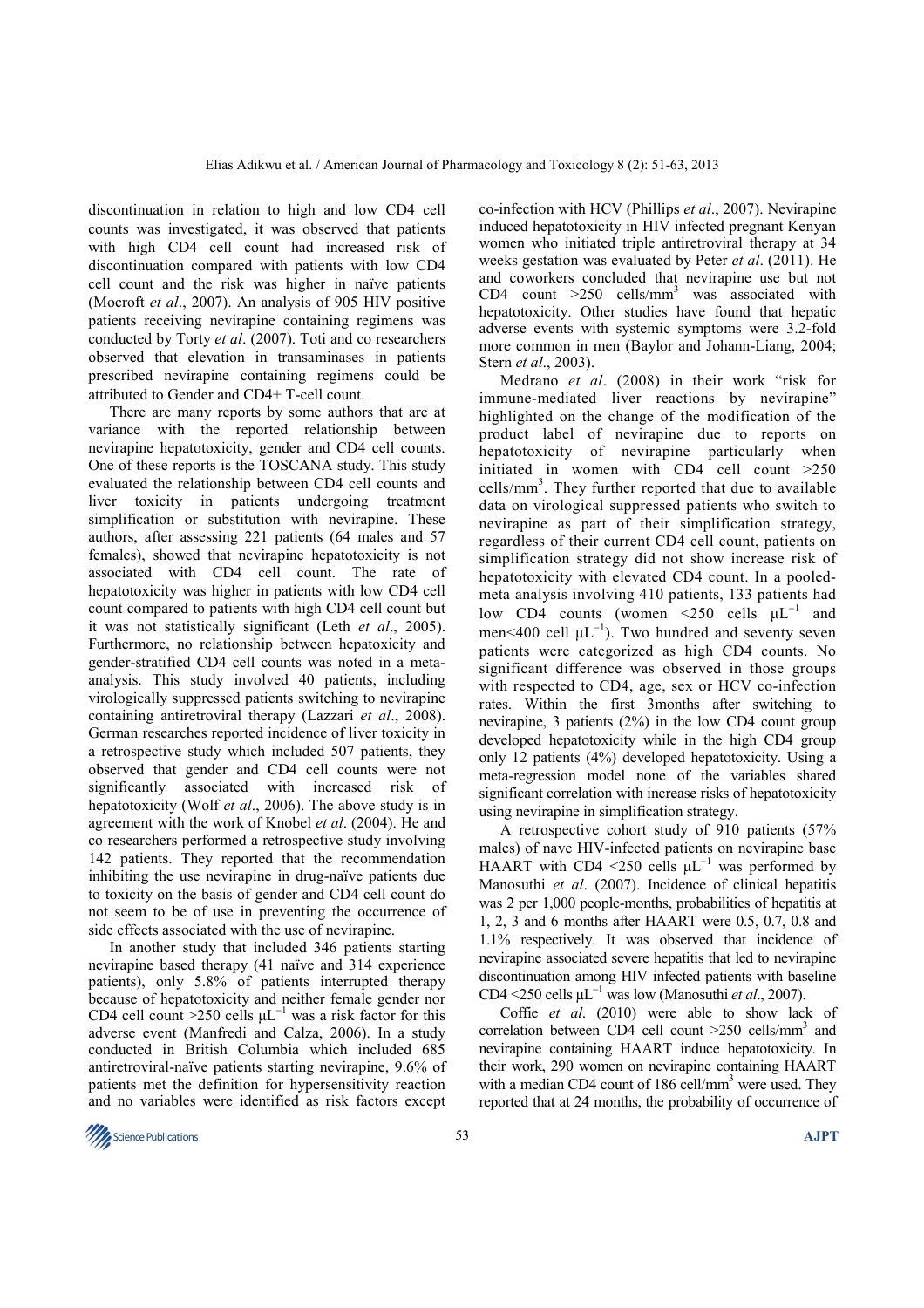hepatotoxicity was not different between women with a CD4 cell count>250 cells/mm<sup>3</sup> and women with a CD4 count <250 cells/MM<sup>3</sup> (8.3% Vs 9.9% log-rank test:  $p =$ 0.75) (Coffie *et al*., 2010).

#### **1.3. Hepatitis B and C**

Co infection with Hepatitis B Virus (HBV) or Hepatitis C Virus (HCV) in HIV infected patients receiving HAART containing nevirapine is of clinical concern due to reported incidences of hepatotoxicity. The risk of hepatotoxicity is reported to increase in HIV patients co-infected with HBV or HCV taking nevirapine containing regimens (Stern *et al*., 2003; Almond *et al*., 2004a; 2004b). HCV and HIV co-infection have been reported to increase the risk of HAART associated hepatotoxicity 2 to 10 fold compared with HIV mono infection (Bonacini, 2004; Sulkowski *et al*., 2002). World Health Organization recommends the use of nevirapine with caution and regular monitoring in patients who have baseline grade 1, 2 or 3 elevations of liver enzymes, positive or unknown HBV and HCV testing (WHO). There are quite a number of researches that attested to HBV and HCV as risk factors in nevirapine hepatotoxicity. One of these researches was performed in Thailand. Six hundred and ninety two (692) patients were used and all received at least two Nucleoside Reverse Transcriptase Inhibitors. Two hundred and fifteen (215) patients also received a Non Nucleoside Reverse Transcriptase Inhibitor (NNRTI) and three hundred and fifteen (315) received protease inhibitors. In this study, severe hepatotoxicity was defined as an increase in alanine amino transferase level five times the upper limit of normal and an increase of at least-100 u  $I^{-1}$  from baseline. Liver function tests were available at baseline and in weeks 4, 8, 12, 24, 36 and 48. Hepatitis B virus and Hepatitis C virus testing was performed on stored serum. Incidence of severe hepatotoxicity was  $6.1/100$  person-years. In multivariate analysis prediction of severe hepatotoxicity were HBV or HCV co-infection and NNRTI containing therapy. Incidence of severe hepatotoxicity was particularly high among patients receiving nevirapine (18.5/100 personyears: 95% CI, 11.6-27.8) (Law *et al*., 2003). A prospective study of 568 patients, primarily Caucasians and African Americans, also demonstrated a higher risk of severe hepatotoxicity among patients with chronic viral hepatitis C or B infections. However, such risk was remarkably reduced by concurrent interferon-based therapy with sustained HCV clearance in patients with HIV/HCV coinfection. This study showed that Chinese HIV+ patients with high HCV RNA levels had a significantly greater risk of severe liver toxicity

than those patients with low HCV RNA levels (Labarga *et al*., 2007). Similar observation was reported by some authors (Fuping *et al*., 2010).

In an attempt to describe the spectrum of liver disease in HIV patients attending HIV clinic in Kampala, Uganda, 77 patients were selected and investigated among patients who presented Jaundice, right upper guardant pain with fever or malaise ascites and /or tender hepatotoxicity. Among other observations, Hepatitis B surface antigen was positive in 11 (15%) of the patients. Hepatitis B or C infection were reported to be one of the probable etiology in 60 (78%) of the 77 patients with HIV infection who presented symptoms/or signs of liver disease (Ocama *et al*., 2008).

In a research with the objective of investigating the relationship between the use of different antiretroviral drugs and liver fibrosis in patients with HIV and HCV co infections, 152 HIV/HCV co-infected patients were evaluated. These patients have available liver biopsy sample and estimated duration of HCV infection. It was observed that patients who were administered nevirapine base HAART showed progression in liver fibrosis (Macias *et al*., 2004). A study involving 152 patients co-infected with HIV and HCV was performed by Pineda and Macias (2005). They reported that 31% of patients administered protease inhibitor had fibrosis f3 and f4. Therapy with protease inhibitor was associated with lower fibrosis progression rate when compared with nevirapine. It was also observed that more patients among nevirapine recipients than among nevirapine naive individuals showed advance liver fibrosis (56% versus  $36\%$  p = 0.04). The prevalence of advance fibrosis was greater in patients exposed to nevirapine for longer than 1 year. The levels of alanine aminotransferase increased 2.5-fold from baseline in 76% individual who received nevirapine (Pineda and Macias, 2005).

 The above reports are at variance with an analysis on the effect of exposure to Non Nucleoside Reverse-Transcriptase Inhibitors (NNRTIs) and Protease Inhibitors (PIs) on the progression of liver fibrosis in patients with human immunodeficiency virus and hepatitis C virus co-infection performed by Berenguer *et al*. (2008). He and colleagues evaluated data of liver biopsy from 201 co-infected patients. Multinomial logistic regression analysis and the fibrosis progression rate were used to assess the association between cumulative exposure to antiretroviral drugs and stage fibrosis. In contrast to other studies it was observed that exposure to nevirapine was more consistently associated with a reduction in fibrosis progression than exposure to efavirenz.

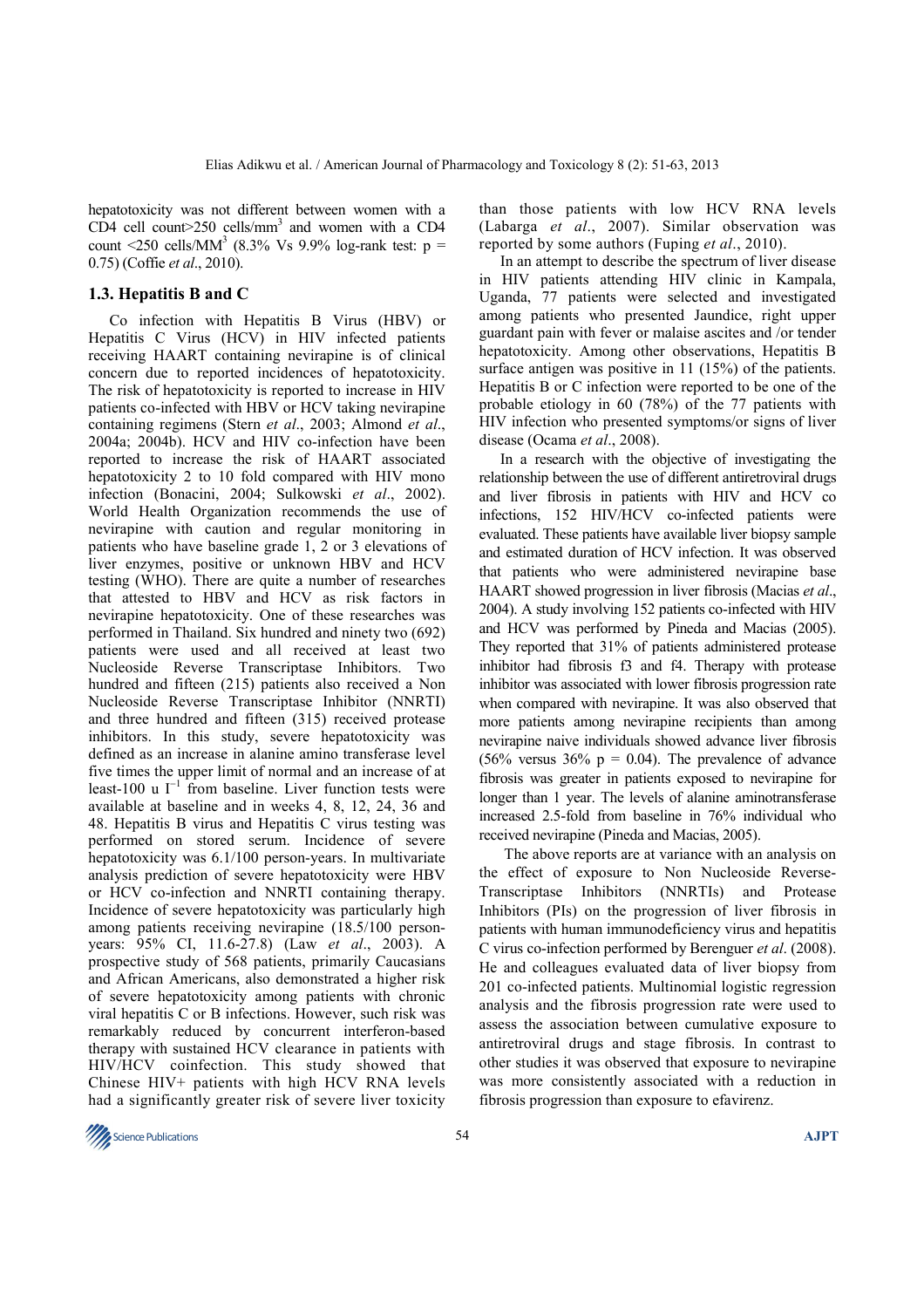In a study that assessed the incidence of hepatotoxicity in adult patients co-infected with HIV/HCV in two out patients' infectious disease clinics, 544 patients were evaluated. The incidence of severe hepatotoxicity was 10.7% (6/56 patients). Severe hepatotoxicity occurred in only one patient who was administered nevirapine. These researchers concluded that incidence of severe hepatotoxicity appears to be low in HIV/HCV co-infected patients receiving a P1 and or NNRTIs-base regimen (Heil *et al*., 2010).

 Sulkowski *et al*. (2002) carried out a prospective study which evaluated the incidence of severe hepatotoxicity (grade 3 or 4 change in ALT and AST levels) in 568 patients receiving NNRT1s- containing antiretroviral therapy. Three hundred and twelve (312) participants were prescribed efavirenz while 256 received nevirapine. Hepatitis C Virus (HCV) and Hepatitis B Virus (HBV) were detected in 43% and 7.7% of patients respectively. Severe hepatotoxicity was observed in 15.6% of patients prescribed nevirapine and 8.0% of patients prescribed efavirenz. Severe hepatotoxicity occured throughout the course of NNRT1 therapy and was more prevalent in patients taking nevirapine and that are co infected with HCV or HBV.

Mbougua *et al*. (2010) conducted a retrospective cohort involving 169 HIV infected patients who enrolled from 2001 to 2003 in two major hospitals. All patients received nevirapine and lamivudine plus stavudine or zidovudine, of the 169 HIV patients 35 (21%) were coinfected with hepatitis, hepatitis C (14) and hepatitis B (21). Among other observations, using multivariate analyses, the risk of hepatotoxicity was 2-fold in co infected patients. It was suggested that testing for HBV and HCV should be systemically performed before initiating antiretroviral therapy. Transaminases elevations at baseline or during treatment should be a decisive argument for testing when hepatitis state is known (Mbougua *et al*., 2010). An evaluation of patients in an antiviral therapy unit of a reference centre in northern Italy with median age 38.9 year was performed by Maggiolo and colleagues. One hundred and sixty four (28%) were females while 321 subjects (55.2%) were coinfected with hepatitis C virus but none of them had previously received HCV therapy. These patients received 744 nevirapine-based regimens. Among other observations hepatotoxicity was the cause of treatment discontinuation in 29 (3.9%) cases with most incidences (20, 3.4%) involving a grade 4 liver function test alteration. Elevated serum ALT (levels > grade 3) were observed in 10.2% of patients treated with nevirapinebased regimens, reflecting an overall incidence rate of 5.3 cases per 100 person-years. They were able to conclude that nevirapine should be used with caution in patients co-infected with hepatitis C virus or with elevated liver function test (Magiolo *et al*., 2007).

The work of Wang *et al*. (2011) also showed that HCV is a risk factor in nevirapine associated hepatotoxicity in HIV patients. They evaluated virologic response and hepatotoxicity in Chinese patients with HIV infection. In this study a total of 227 HIV-infected patients were evaluated, of which 173 patients were treated with nevirapine containing antiretroviral regimens for at least 24 weeks. One hundred and ninety one patients were evaluated for liver toxicity. The incidence of liver toxicity was 71% (136/191) including 43 patients (23%) with severe liver toxicity within 12 weeks of starting therapy. Their data confirmed that hepatitis C virus co-infection was significantly associated with an increase risk of severe liver toxicity in Chinese HIV patients (Wang *et al*., 2011).

Furthermore, Bonnet *et al*. (2002) performed a retrospective study to evaluate, under routine circumstances, tolerance and immunovirological changes associated with nevirapine containing antiretroviral therapy of which 137 patients were evaluated. During a follow-up period for two months, 33% of patients presented side effects associated with nevirapine and 21 discontinued treatment because of poor tolerance. The percentage of patients with HCV and/ or HBV co infection who had increased alanine aminotransferase levels >100 IU  $L^{-1}$  increased from 19.4% at baseline to 42.9%. They found out that co-infection with HCV or HBV increased the risk of hepatotoxicity. Despite the fact that reports correlated hepatitis B or C as risk factors Vogel *et al*. (2009) reported that HCV did not impair the pharmacokinetics parameters of nevirapine in HIV patients. They buttress their points by performing a 12 h pharmacokinetics analysis in 18 patients. Seven patients had HIV and HCV co-infection and two patients are HIV mono infected. This analysis was performed in order to establish the differences in nevirapine metabolism in HIV/HCV co-infected and HIV mono infected patients. Comparatively, their data showed that HIV/HCV coinfection does not alter the pharmacokinetics of nevirapine in patients with preserved liver function. One of the limitations in this study is the sample size which could make the probability of this result occurring by chance (Vogel *et al*., 2009).

#### **1.4. Pregnancy**

HIV infection is known to be associated with some clinical symptoms which are always compounded by

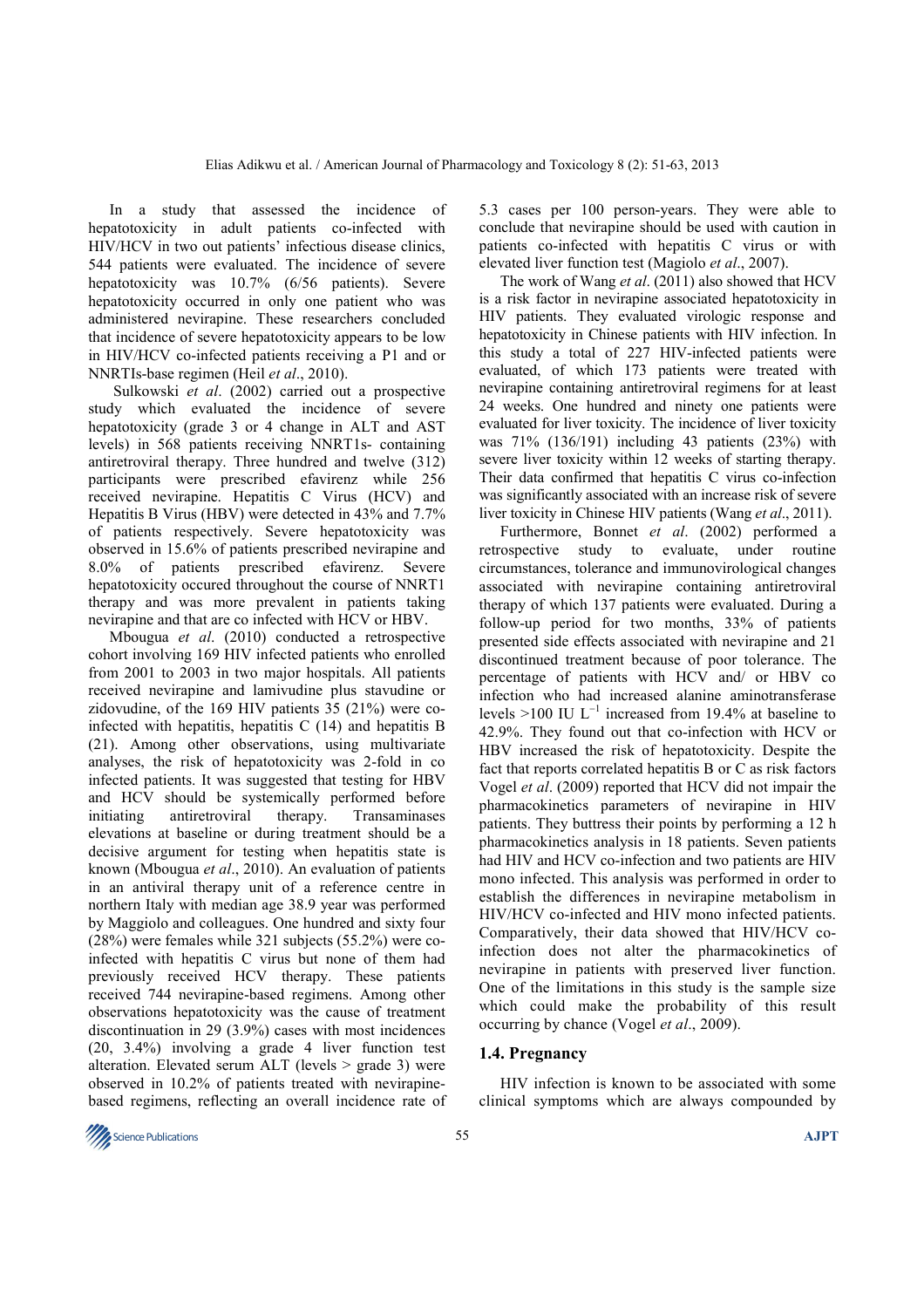the presence of opportunistic infections as seen in WHO HIV clinical stages. Studies have shown that HIV infection could be associated with elevated levels of ALT, recently elevated levels of ALT >40 IU  $L^{-1}$ were reported (Nagu *et al*., 2012; Peters *et al*., 2010). Similar observation was also reported by some scholars (Dieterich *et al*., 2004; Ofotokun *et al*., 2007; Coca *et al*., 2010). In Europe and North America prevalence of elevated ALT in HIV patients was reported to vary between 19 and 29% (Weidle *et al*., 2008). It was further shown that elevated levels of ALT in HIV patients is gender sensitive, it is higher in males than females (Weidle *et al*., 2008; Nagu *et al*., 2012).

It has also been reported that hepatic disease complicates nearly 3% of all pregnancies and is a significant cause of morbidity during the gravid state. However, several disease syndromes like acute fatty liver, acute cholestasis, ruptured and liver hematoma can occur during pregnancy (Chng *et al*., 2002). Pregnancy could be associated with alterations in the results of standard liver tests e.g., alkaline phosphatase raises modestly in the third trimester (Bacq *et al*., 1996). These reports above supported that HIV infection, nevirapine therapy and pregnancy could be associated with hepatic events. The question is "could pregnancy in HIV patients be a risk factor in nevirapine hepatotoxicity". In the light of this question and due to discrepancies in reports, in this aspect we evaluated available literature to examine the correlation between pregnancy and nevirapine hepatotoxicity. One of these reports that contradict the use of nevirapine in pregnancy is the work of Bera and Mia (2012) who evaluated 14 studies with 2663 participants. Adverse nevirapine related events among Art-naïve pregnant women at CD4 250 cell  $\mu L^{-1}$  who commenced therapy at higher versus lower CD4 counts were evaluated. They observed that initiating nevirapine base ART in pregnant women especially at CD4 >250 cells  $\mu L^{-1}$  increased toxicity risk and should be avoided and necessitating urgent revision of current guidelines supporting this practice. Clinical report showed four reported cases of fulminant hepatitis culminating in maternal death associated with nevirapine as part of combination antiretroviral therapy in pregnancy (Hitti *et al*., 2004; Langlet *et al*., 2000; Lyons *et al*., 2006).

 Bera *et al*. (2012) also reported two case of maternal death following nevirapine containing antiretroviral therapy. These patients have CD4 cell count of 119 and 201 cells microl<sup>-1</sup> which is <250 as stipulated by the manufacturers of nevirapine. These cases were associated with nevirapine induced hepatotoxicity (liver failure) characterized by elevated levels of liver enzymes.

To evaluate the maternal tolerability of nevirapine as part of highly active antiretroviral therapy in pregnancy, a retrospective study was carried out by Lyons *et al*. (2006). One hundred and twenty three (123) women initiated nevirapine as part of combination antiretroviral therapy. Eight women which is equivalent to (9.4%) developed grade 3 or 4 hepatotoxicity, including two women who died from fulminant hepatitis. Fourteen (16.4%) developed grade 2 hepatotoxicity, seven (8.2%) developed grade 1 hepatotoxicity. Women who experienced more severe hepatotoxicity had higher pretreatment CD4 counts (p 50.01).

The Pediatric AIDS Clinical Trials Group Protocol 1022, randomized 38 antiretroviral-naive pregnant women at 10-30 weeks' gestation who were administered nelfinavir or nevirapine with zidovudine plus lamivudine. Toxicity was seen in (5%) of 21 subjects administered nelfinavir and (29%) of 17 subjects who were administered nevirapine ( $p = 0.07$ ). Within the nevirapine administered group, 1 subject developed fulminant hepatic failure and died. All nevirapine toxicity were observed among subjects with a CD4 cell count >250 cells microL<sup>−</sup><sup>1</sup> . Continuous nevirapine therapy may be associated with increased toxicity among HIV-1-infected pregnant women with CD4 cell counts >250 cells microL<sup>−</sup><sup>1</sup> (Hitti *et al*., 2004).

In a retrospective cohort study, the risk of hepatotoxicity in HIV-1 positive pregnant and nonpregnant women starting combined ART was evaluated. Four-hundred and twenty-five pregnant and 1121 nonpregnant women were used in this study. Results showed that the presence of hepatitis C virus could be Independent risk factor of hepatotoxicity in women and nevirapine use (Snijdewind *et al*., 2012). In a subsequent prospective study performed in Mozambique, it was reported that incidence of severe hepatoxicity was seen only in pregnant women with baseline CD4 cell counts >250. In this study 146 pregnant women were put on a nevirapine-based regimen, about 46% of whom had CD4 cell counts between 250-350 cells microl<sup>−</sup><sup>1</sup> . Grade I-IV toxicity involving the skin or liver was observed in 39% of participants, with only 6% needing to switch regimens. Seven which correspond to 5% had grade II hepatotoxicity and four (3%) had severe (grade III or IV) hepatotoxicity. The rate of severe liver toxicity in women with baseline CD4 cell counts between 250-350 cells microl<sup>-1</sup> was 6% ( $p = 0.02$ ). A greater proportion of women with higher CD4 cells also developed SJS which is not statistical significance (Jamisse *et al*., 2007). Kondo *et al*. (2008) He and colleagues evaluated 170 women who initiated nevirapine during pregnancy, but

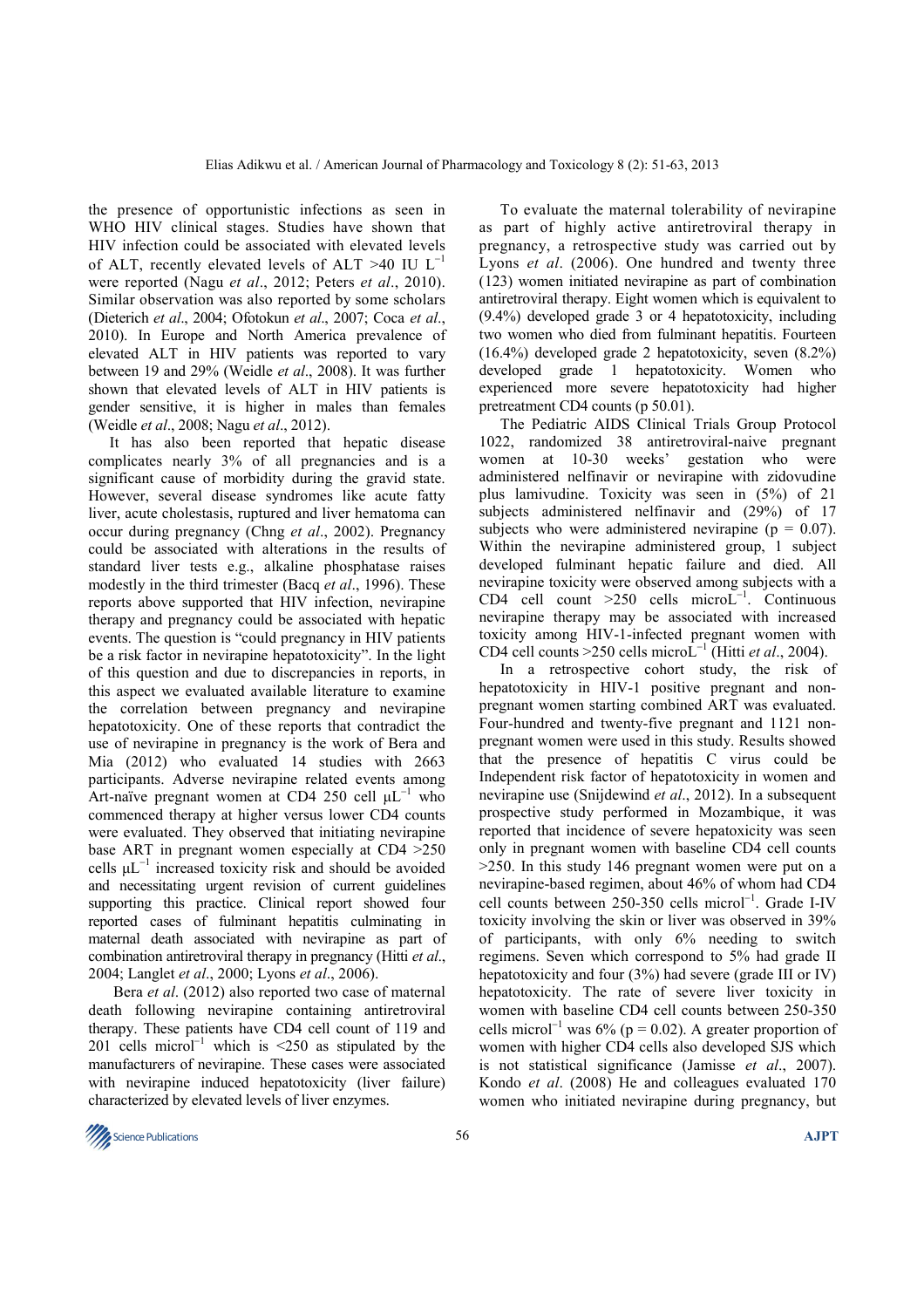only 133 were included in this study. Twenty-seven women (20.3%) presented adverse effects and liver function abnormalities accounted for 22.2% (6/27) of the cases. All nevirapine side effects were developed in less than seven weeks. All patients who experienced hepatotoxicity had pretreatment CD4 counts  $>$  or  $= 250$ cells microL<sup>−</sup><sup>1</sup> . Most of the adverse events were cutaneous events, but all six (5.5%) who experienced hepatotoxicity had pretreatment CD4 counts >250 cells µL<sup>-1</sup>. Only two were grade III and did not become symptomatic. Nevirapine was discontinued in all women with grade II/III liver toxicity (Kondo *et al*., 2007).

A retrospective study of all pregnant women prescribed nevirapine was performed. In this study one hundred and fifty-seven women were used. Thirty-one (19.7%) presented cutaneous and/or hepatic toxicity and liver function abnormalities were noted in 22.6% of women. Grade 1, 2 and 3 hepatotoxicity was observed in 0.6, 2.5 and 1.3% women respectively. Median absolute CD4 cell counts were 465.4 and 416.6 cells microL<sup>-1</sup> in women with and without side effects, respectively ( $p =$ 0.3). Patients who manifested hepatotoxicity had pretreatment CD4 counts >250 cells microL<sup>-1</sup>. There was no association between high CD4 counts and adverse events with respect to cutaneous and hepatic reactions; nevertheless, hepatotoxicity occurred only in pregnant women with CD4 counts >250 cells microL<sup>−</sup><sup>1</sup> (Kondo *et al*., 2008). Toxicity data of 8216 patients treated with nevirapine-containing regimens were reviewed by McKoy *et al*. (2009). Among 4740 HIV-infected pregnant women, 3031 received short course of nevirapine therapy while 1709 received long course of nevirapine therapy. Nevirapine, rates of grade 1-2 hepatotoxicity were 0.62% and 7.04%, respectively and rates of grade 3-4 hepatotoxicity were 0.23% versus 4.39%, respectively (p<0.001) for both . Therapy duration appears to significantly predict nevirapine hepatotoxicity. Short course nevirapine for HIV prophylaxis is associated with fewer hepatotoxic reactions for pregnant HIVinfected women (McKoy *et al*., 2009).

These researches above were able to establish some degree of correlation between pregnancy, CD4 cell count and nevirapine hepatotoxicity. Nevertheless there are also some researches that couldn't establish any correlation between nevirapine hepatotoxicity and pregnancy. One of these reports is the work of Marazzi *et al*. (2006) who carried out analysis of clinical files of 703 HIV positive pregnant women treated with nevirapine-containing regimen between May 2002 and July 2004. The women were on nevirapine containing regimen for a median of 127 days, starting on average at the 27th week of gestation and continue up to a maximum of 6 months after delivery. After 2 months of therapy 78.6% of patients had viral load <1000 HIV–I RNA copies/ml, average CD4 cell increased from 490 cells  $\mu L^{-1}$  to 630 after therapies. Incidence of hepatotoxicity was 6.5%. In this study they observed that nevirapine-containing regimens are safe in pregnant women at all CD4 cell count in African settings.

Black and Rees (2008) carried out a retrospective analysis of pregnant women on nevirapine-based highly active antiretroviral therapy. Three hundred and ninety women of Median age 29 and median pre-treatment CD4 cell counts of 157 cells µL<sup>−</sup><sup>1</sup> were evaluated. Their observations include elevation of baseline Alanine Transaminase (ALT) in 2.8% of women which represents (11/390) while three of these patients which represents (0.8%, 3/390) developed clinical hepatitis with jaundice. They inferred that in pregnant women, nevirapinecontaining ART has a favorable safety profile, with a low incidence of serious hepatic events.

Forty–six pregnant women containing 85% of black Africans were administered nevirapine containing antiretroviral regimen during pregnancy, only two showed hepatic adverse events. This may suggest that pregnancy may not be a risk factor in nevirapine induced hepatotoxicity (Edwards *et al*., 2001a; 2001b). In a retrospective cohort study for the evaluation of nevirapine toxicity in pregnant women 161 women were exposed to nevirapine for >7 days. It was observed that no serious liver toxicity occurred except for one grade 4 cholestasis. This added credence to low hepatic events with nevirapine in pregnancy (Joao *et al*., 2006). In a study to evaluate nevirapine tolerability in HIVinfected pregnancy women, 125 women received nevirapine. Majority of the women were hispanic and 36 (29%) black, it was observed that nevirapine was tolerated in pregnancy with less hepatotoxic effect (Kramer *et al*., 2004). Similar observation was reported by (Bershoft-Matcha *et al*., 2004). Adverse events due to antiretroviral therapy initiation were retrospectively assessed in a multi-site cohort of 612 women, 152 (24.8%) initiated nevirapine-based regimens with 86  $(56.6\%)$  pregnant; 460  $(75.2\%)$  initiated non-nevirapine regimens with 67 (14.6%) pregnant. Among other parameters, predictors of liver enzyme elevation were determined using univariate and multivariate analyses. No significant difference was found between regimens in the development of new grade≥2 liver enzyme elevation ( $p = 0.885$ ). Multivariate logistic regression demonstrated an increased likelihood of liver enzyme elevation with HCV co-infection. Pregnancy,

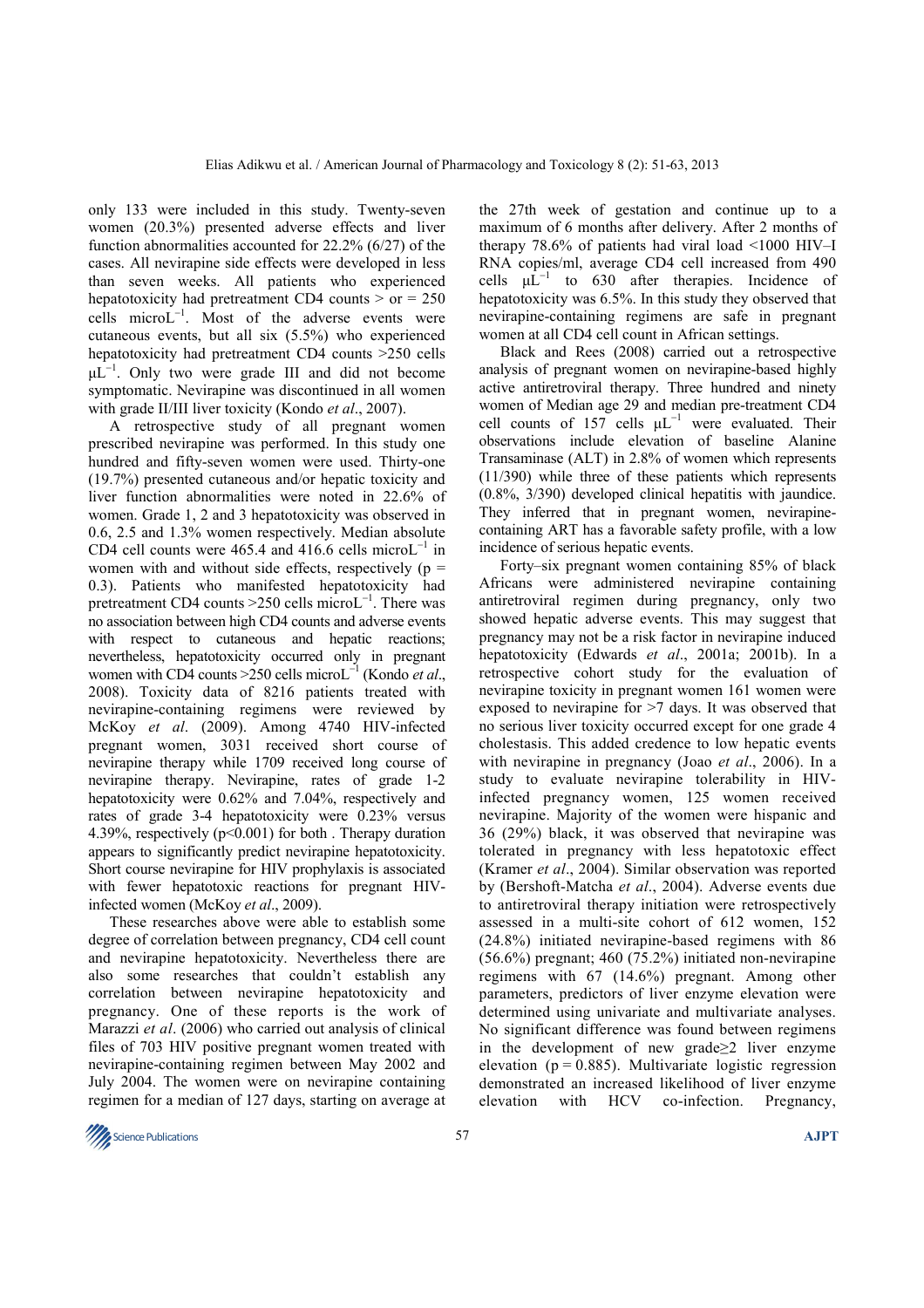nevirapine-based regimen and baseline CD4 >250 cells/mm<sup>3</sup> were not associated with liver enzyme elevation (Aaron *et al*., 2010).

Furthermore, a retrospective analysis of registries of HIV- infected pregnant women assisted at Helios Solud Buenos Aires, Argentina (1997-2006) was performed. It was observed that incidence of hepatotoxicity, was low (Cecchini *et al*., 2011). Similar observation were also been reported by other investigators (Thomas *et al*., 2005; Natarajan *et al*., 2007). In a retrospective analysis of 879 participants (533 men, 346 women 119 pregnant women) with median CD4 cell count of 212 in men and 231 in women. All the 879 participants were exposed to nevirapine, hepatoxicity was observed to occurred in 4.9% of the women and 3.5% of the men, no association was found with either pregnancy or CD4 cell count and hepatotoxicity (Bottaro *et al*., 2010).

 A prospective cohort study was conducted in Abijan, Coted'ivoire between August 2003 and October 2006. In this study 530 women who enrolled in MTCT-plus were used and 290 women were on nevirapine containing regimen. Results from this work showed that CD4 and pregnancy are not risk factors associated with nevirapine associated hepatotoxicity (Coffie *et al*., 2010). Another study was carried out to assess the risk of nevirapine containing HAART-induced hepatotoxicity in pregnant Thai women with CD4 count of 250-350 cells/mm<sup>3</sup>. Moderate and mild (grade I-II) hepatotoxicity, asymptomatic hepatotoxicity and grade III-IV rash were more frequent in pregnant women with CD4 counts > 350 cells/ $mm^3$ ; the study did not report any severe hepatotoxicity. Overall, the study did not find any significant association between toxicity and CD4 counts of 250-350 cells/mm<sup>3</sup> (Phanuph, 2007). There was on relationship found between liver enzyme elevation, nevirapine therapy and pregnancy but pregnancy was found to be associated with liver enzyme elevation in HIV (Ouyang *et al*., 2009).

It was observed that pregnancy does not alter the pharmacokinetics parameter of nevirapine. One of these studies was performed to determine the impact of pregnancy on the pharmacokinetics of nevirapine in twenty-six pregnant women. Inference showed that pregnant does not alter nevirapine pharmacokinetics (Capparelli *et al*., 2008). In two open-label Pediatric AIDS Clinical Trials Group Studies (P1022 and P1026S), each participants was administered 200mg of nevirapine every 12h. Pharmacokinetics evaluations were performed during the second and the third trimester. These evaluations were repeated post partum. It was observed that the pharmacokinetics parameter of nevirapine was not altered.

## **1.5. Genetics**

Researchers have reported the probability of genetic predisposition as a risk factor for nevirapine hypersensitivity (hepatotoxicity). Martin *et al*. (2005), in a retrospective study of 241caucasians for the correlation between genetic or immunological factors and nevirapine hypersensitivity, identified 26 cases of various types or allergic reactions to nevirapine of which 9 were hepatitis. When all hypersensitivity reactions were considered there was significant association between adverse reaction to nevirapine and the presence of HLA-DRBI\*0101( $p = 0.014$ ) (Martin *et al*., 2005).

Another study by Littera *et al*. (2006) exhibited the likely hood of genetic susceptibility as a predisposing factor to nevirapine hypersensitivity reaction. They studied 49 Sardinians HIV infected patients treated with nevirapine containing regimens, 13 patients (26%) were victim of nevirapine hypersensitivity reaction. Further analysis of the 49 people and 82 HIV-infected patients not treated with nevirapine showed that 46% of those who experienced nevirapine hypersensitivity had two specific types of HIA markers (HLA-CW8 and HLA-B14).

Furthermore Gatnaga *et al*. (2007) studied 326 HIV-infected individuals (309 were Japanese) for correlation between HLA and drug induced adverse events. Forty one patients on nevirapine were divided into two groups; a nevirapine hypersensitivity group and a nevirapine tolerant group. Nevirapine hypersensitive group had 11 patients who experienced skin rash and one patient who developed nevirapine induced hepatotoxicity. The nevirapine tolerate group contained 29 people treated with nevirapine without hypersensitive reaction. In the nevirapine hypersensitive group 4 patients had HLA-CW\*08DI and HLA-CW\*0803. In the nevirapine tolerant group 3 patients had HLA-CW\*0801, they concluded that their observation is in agreement with other reports (Littera *et al*., 2006; Gatnaga *et al*., 2007).

Differences in incidence of toxicity (hepatotoxicity) due to nevirapine may be associated with inherited genetic material as seen in Human Leukocyte Antigen (HLA) system. HLA are molecules on the surface of cells that are involved in immune recognition and allergies. The frequency of different HLA haplotypes varies in different populations and may affect diseases susceptibility (Tian *et al*., 2003).

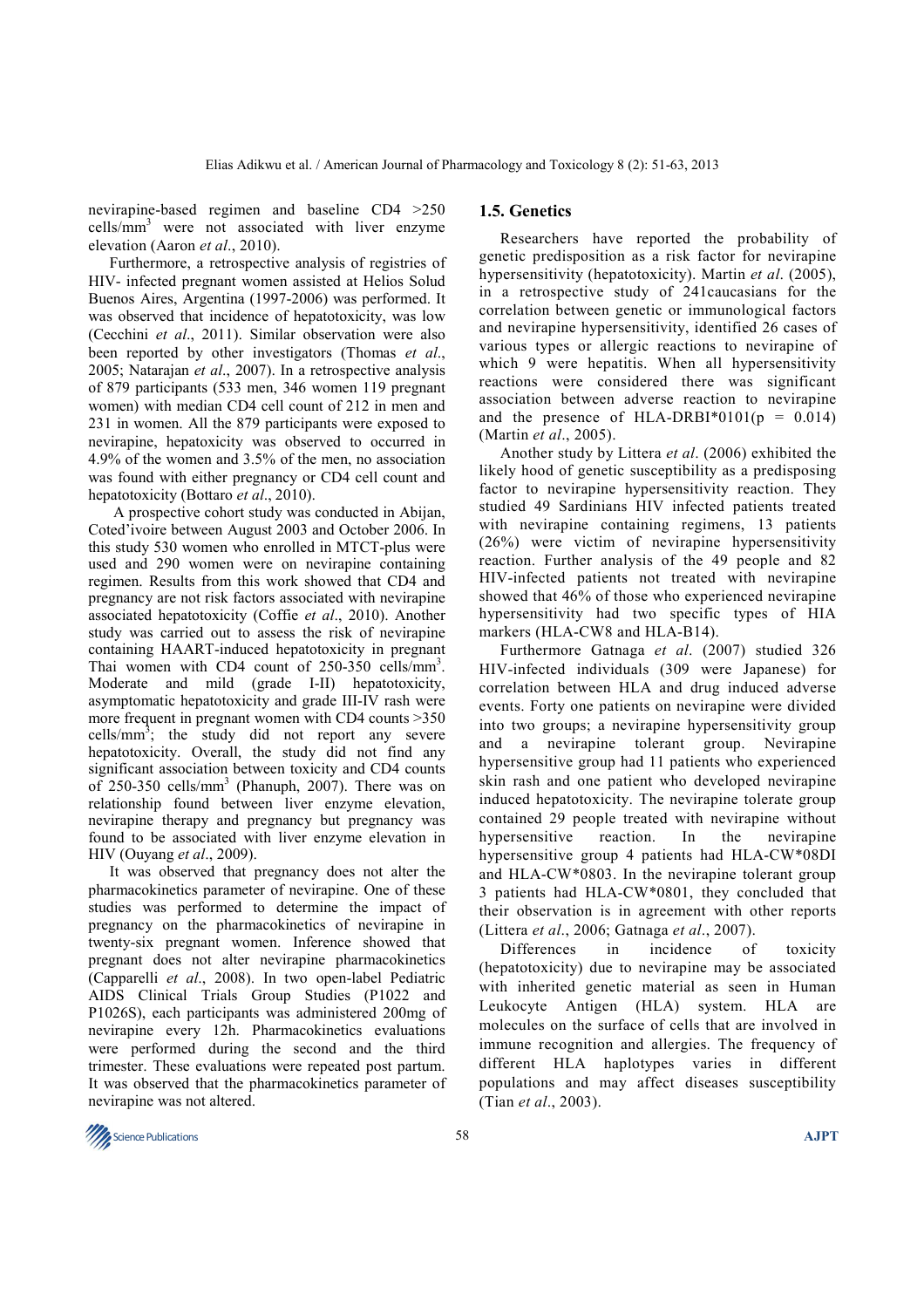## **2. CONCLUSION**

In this review it was observed that hepatitis B and C are risk factors for nevirapine hepatotoxicity in HIV positive patients. HIV positive patients should be screen for HCV or HBV and their liver function status should be known before administration of nevirapine containing regimens.HIV patients on nevirapine containing HAART should be monitored routinely for liver function. Due to discrepancies in reports correlation between nevirapine hepatotoxicity and gender, CD4 cell count and pregnancy need further evaluation. There are few reports that can buttress the involvement of genetic factor in nevirapine hepatotoxicity more evaluations are required to authenticate the involvement of genetic factor.

#### **3. REFERENCES**

- Aaron, E., M.C. Kempf, S. Criniti, E. Tedaldi and E. Gracelt *et al*., 2010. Adverse events in a cohort of HIV infected pregnant and non-pregnant women treated with nevirapine versus non-nevirapine antiretroviral medication. PLOS, 9: 12617-12617.
- Adaramoye, O.A., I.A. Adedara and E.O. Farombi, 2012. Possible ameliorative effects of kolaviron against reproductive toxicity in sub-lethally whole body gamma-irradiated rats. Exp. Toxicol. Pathol., 64: 379-85. PMID: 21036568
- Adewale, B.D., D.J. Dumet, I. Vroh-Bi, O.B. Kehinde and D.K. Ojo *et al*., 2012. Morphological diversity analysis of African yam bean and prospects for utilization in germplasm conservation and breeding. Genet. Resources Crop Evolut., 59: 927-936. DOI: 10.1007/s10722-011-9734-1
- Almond, L.M., M. Boffito, P.G. Hoggard, S. Bonora and R. Raiteri *et al*., 2004a. The relationship between nevirapine plasma concentrations and abnormal liver function tests. AIDS Res. Hum. Retroviruses, 20: 716-722. PMID: 15307917
- Almond, L.M., M. Boffito, P.G. Hoggard, S. Bonora and R. Raiteri *et al*., 2004b. AIDS research and human. Retroviruses, 20: 716-722. PMID: 15307917
- Antela, A., A. Ocampo, R. Gomez and M.J. Lopez *et al*. 2010. Liver toxicity after switching or simplifying to nevirapine-based therapy is not related to CD4 cell counts: Results of the TOSCANA study. HIV Clin. Trials, 11: 11-17.
- Bacq, Y., O. Zarka and J.F. Brechot, 1996. Liver function tests in normal pregnancy: A prospective study of 103 pregnant women and 103 matched controls. Hepatology, 23: 1030-1034. PMID: 8621129
- Baylor, M.S. and R. Johann-Liang, 2004. Hepatotoxicity associated with nevirapine use. J. Acquir. Immune. Defic. Syndr., 35: 538-539. PMID: 15021321
- Bera, E., D. Naidoo and M. Williams, 2012. Maternal deaths following nevirapine-based antiretroviral therapy. Sout. Afr. J. HIV Med., 13: 196-197.
- Bera, I. and R. Mia, 2012. Safety of nevirapine in HIVinfected pregnant women initiating antiretroviral therapy at higher CD4 counts: A systematic review and meta-analysis. South Afr. Med. J., 102: 855- 859. DOI: 10.7196/samj.5700
- Berenguer, J., J.M. Bellon, P. Miralles and E. Alvarez, 2008. Association between exposure to nevirapine and reduced liver fibrosis progression in patients with HIV and hepatitis C virus coinfection. Clin. Infect. Dis., 46: 137-143. DOI: 10.1086/524080
- Bershoft-Matcha, S.J., L.M. Mundy and J.V. Henry, 2004. Nevirapine, pregnancy and adverse events. Proceedings of the 11th Conference on Retroviruses and Opportunistic Infections, Feb. 8-11, Moscone West, San Francisco, CA.
- Black, V. and H. Rees, 2008. Incidence of nevirapineassociated hepatitis in an antenatal clinic. South Med. J., 98: 116-118. PMID: 18350206
- Bonacini, M., 2004. Liver injury during highly active antiretroviral therapy: The effect of hepatitis C coinfection. Clin. Infect. Dis., 38: 104-108. DOI: 10.1086/381453
- Bonnet, F., S. Lawson-Ayayi, R. Thiebaut, R. Ramanampamonjy and D. Lacoste *et al*., 2002. A cohort study of nevirapine tolerance in clinical practice: French Aquitaine Cohort, 1997-1999. Clin. Infect. Dis., 35: 1231-1237. DOI: 10.1086/343046
- Bottaro, E.G., M.J. Huberman, M.C. Iannella, F.A. Vesperoni and P.G. Scapellato *et al*., 2010. Nevirapine-associated toxicity in clinical practice in Buenos Aires, Argentina. J. Int. Assoc. Phys. AIDS Care, 9: 306-312. DOI: 10.1177/1545109710376250
- Capparelli, E.V., F. Aweeka, J. Hitti, A. Stek and C. Hu *et al*., 2008. Chronic administration of nevirapine during pregnancy: Impact of pregnancy on pharmacokinetics. HIV Med., 9: 214-220. DOI: 10.1111/j.1468-1293.2008.00553.x
- Carr, A. and D.A. Cooper, 2000. Adverse effects of antiretroviral therapy. Lancet, 356: 1423-1430. DOI: 10.1016/S0140-6736(00)02854-3
- Cecchini, D., A. Uruena, P. Trinidad, F. Vespersoni and D. Mecikovsky, 2011. HIV and pregnancy: Maternal and neonatal evolution. Med. (Buonos Alres), 71: 432-436. PMID: 22057168

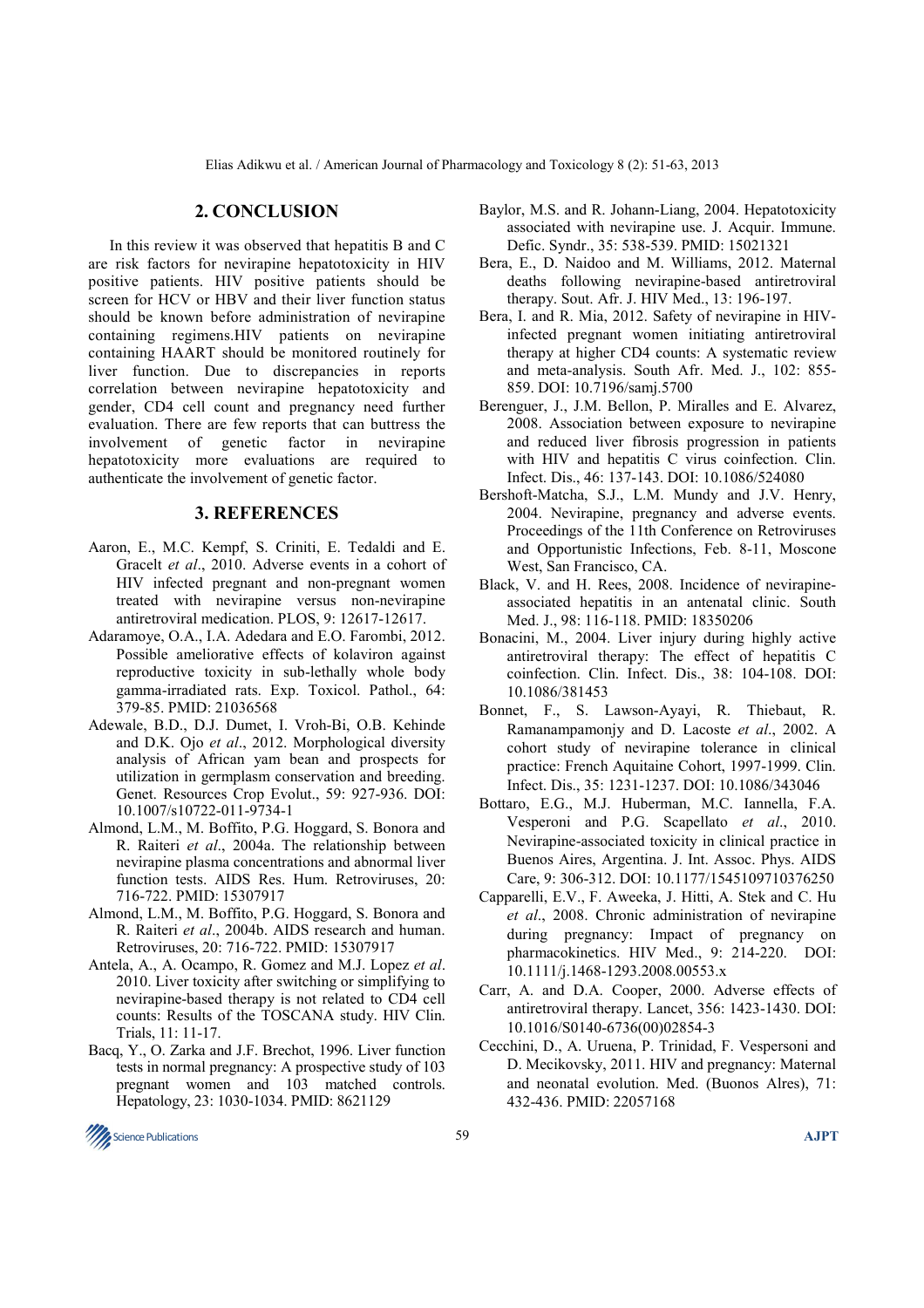- Chng, C.L., M. Morgan, I. Hainsworth and J.G.C. Kingham, 2002. Prospective study of liver dysfunction in pregnancy in Southwest Wales. Gut, 51: 876-880. DOI: 10.1136/gut.51.6.876
- Coca, N.S., M.S. Oliveira, I. Voieta, C.M. Antunes and J.R. Lambertucci, 2010. Antituberculosis druginduced hepatotoxicity: A comparison between patients with and without human immunodeficiency virus seropositivity. Rev. Soc. Bras. Med. Trop., 43: 624-628. DOI: 10.1590/S0037-86822010000600004
- Coffie, P., B.A. Tonwe-Gold, K. Tanon and C. Amiani. 2010. Incidence and risk factors of severe adverse events with nevirapine-based antiretroviral therapy in HIV-infected women. MTCT-Plus program, Abidjan, Côte d'Ivoire. BMC Infect. Dis., 10: 1-10. PMID: 20576111
- Dieterich, T.D., A.P. Robison, J. Love and O.J. Stern, 2004. Drug-induced liver injury associated with the use of nonnucleoside reverse-transcriptase inhibitors. Clin. Infect. Dis., 38: 508-509. PMID: 14986279
- Edwards, S.G, N. Larbalestier, P. Hay, D. Ruiter and J. Welch *et al*., 2001b. Experience of nevirapine use in a London cohort of HIV-infected pregnant women. HIV Med., 2: 89-91. DOI: 10.1046/j.1468- 1293.2001.00059.x
- Edwards, S.G., N. Larbalestier, P. Hay, D. Ruiter and J. Welch *et al*., 2001a. Experience of nevirapine use in a London cohort of HIV-infected pregnant women. HIV Med., 2: 89-91. DOI: 10.1046/j.1468- 1293.2001.00059.x
- Fagot, J.P., M. Mockenhaupt, J.N. Bouwes-Bavnick, L. Naldi and C. Viboud *et al*., 2001. Nevirapine and the risk of Stevens-Johnson syndrome or toxic epidermal necrolysis. AIDS, 15: 1843-1848. PMID: 11579247
- Friis-Moller, N., R. Weber, A.D. Monforte, W. El-Sadr and P. Reiss *et al*., 2003b. Exposure to HAART is associated with an increased risk of myocardial infarction: The D: A: D study. Proceedings of the 10th Conference on Retroviruses and Opportunistic Infections, Feb. 10-14, Boston, Mass.
- Friis-Moller, N., R. Weber, P. Reiss, R. Thièbaut and O. Kirk *et al*., 2003a. DAD study group. Cardiovascular disease risk factors in HIV patientsassociation with antiretroviral thrapy: Results from the DAD study. AIDS, 17: 1179-1193. DOI: 10.1097/00002030-200305230-00010
- Fuping, G., L. Wei, H. Yang, Q. Zhifeng and Z. Lingyan *et al*., 2010. Impact of hepatitis C virus coinfection on HAART in HIV-infected individuals: Multicentric observation cohort. J. Acquir. Immun. Defic. Syndr., 54: 137-142. DOI: 10.1097/QAI.0b013e3181cc5964
- Gatnaga, H., H. Yazaki, J. Tanuma, M. Honda and I. Genka *et al*., 2007. HLA-Cw8 primarily associated with hypersensitivity to nevirapine. AIDS, 21: 264- 265. DOI: 10.1097/QAD.0b013e32801199d9
- Harris, M. and J.S. Montaner, 2000. Clinical uses of nonnucleoside reverse transcriptase inhibitors. Rev. Med. Virol., 10: 217-229. PMID: 10891870
- Heil, E.L., M.L. Townsend, K. Shipp and A. Clarke, 2010. Incidence of severe hepatotoxicity related to antiretroviral therapy in HIV/HCV coinfected patients. AIDS Res. Treat., 1: 1-4. DOI: 10.1155/2010/856542
- Herlitz, L.C., S. Mohan, M.B. Stokes, J. Radhakrishnan and V.D. D'Agati *et al*., 2010. Tenofovir nephrotoxicity: Acute tubular necrosis with distinctive clinical, pathological and mitochondrial abnormalities. Kidney Int., 78: 1171-1177. DOI: 10.1038/ki.2010.318
- Hitti, J., L. Frenkel, A. Stek, S. Nachman and A. Gonzalez-Garcia *et al*., 2004. Maternal toxicity with continuous nevirapine in pregnancy: Results from PACTG 1022. J. Acquir. Immun. Defic. Syndr., 36: 772-776. PMID: 15213559
- Jamisse, L., J. Balkus, J. Hitti, S. Gloyd and R. Manuel *et al*., 2007. Antiretroviral-associated toxicity among HIV-1-seropositive pregnant women in Mozambique receiving nevirapine-based regimens. J. Aquir. Immun. Defficiency Synd., 1: 371-376. PMID: 17259905
- Joao, E.C., G.A. Calvet, J.A. Menezes, M.L. Cruz and L.A. Salgado *et al*., 2006. Nevirapine toxicity in a cohort of HIV-1-infected pregnant women. Am. J. Obstet. Gynecol., 194: 199-202. PMID: 16389032
- Knobel, H., J.M. Miro, B. Mahillo, A. Rivero and E. Ribera *et al*., 2004. Failure of cetirizine to prevent nevirapine-associated rash: A double-blind placebocontrolled trial for the GESIDA 26/01 Study. J. AIDS, 37: 1276-1281. PMID: 15385735
- Kondo, W., A.A. Astori, S.K. Gomes, R.B. Fernandes and M. Sasaki *et al*., 2008 Evaluation of the adverse effects of nevirapine in HIV-infected pregnant women in a South Brazilian University Hospital. Rev. Bras. Ginecol. Obstet., 30: 19-24. PMID: 19142538

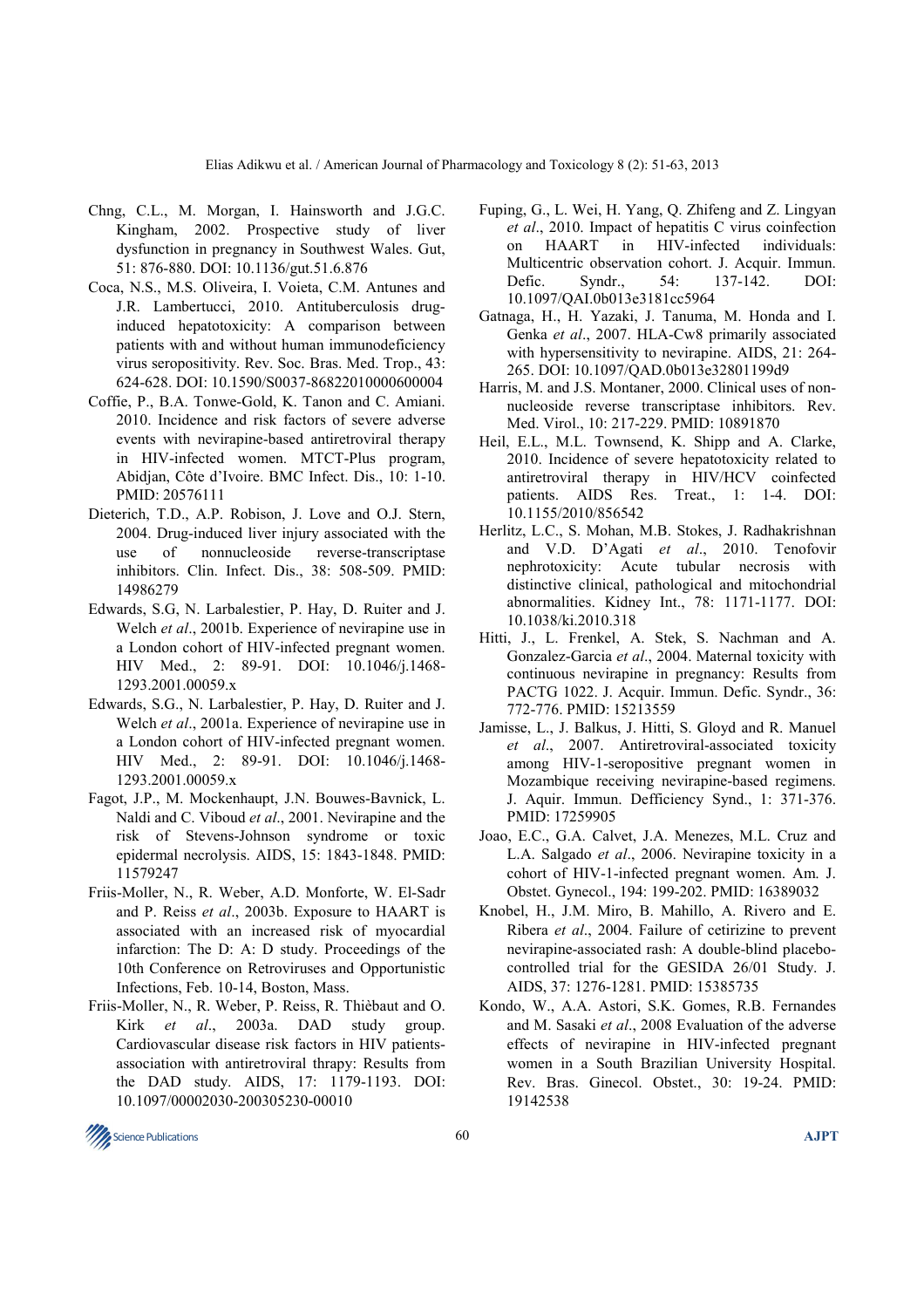- Kondo, W., E.A. Carraro, E. Prandel, J.M. Dias and J. Perini, 2007. Nevirapine-induced side effects in pregnant women: Experience of a Brazilian university hospital. Braz. J. Infect. Dis., 11: 544- 548. DOI: 10.1590/S1413-86702007000600004
- Kramer, F., A. Stek, G. Sheehan, C. Bergin and F. Mulcahy, 2004. Nevirapine tolerability in HIV infected women in pregnancy-a word of caution.
- Labarga, P., V. Soriano, M.E. Vispo, J. Pinilla and L. Martin-Carbonero *et al*., 2007. Hepatotoxicity of antiretroviral drugs is reduced after successful treatment of chronic hepatitis C in HIV-infected patients. J. Infect. Dis., 196: 670-676. PMID: 17674307
- Langlet, P., M.P. Guillaume, J. Devriendt D. Vokaer and L. Deltenre *et al*., 2000. Fatal liver failure associated with nevirapine in a pregnant HIV patient: The first reported case. Gastroenterology, 118: A1461- A1461. DOI: 10.1016/S0016-5085(00)81744-8
- Law, W.P., G.J. Dore, C.J. Duncombe, A. Mahanontharit and M.A. Boyd *et al*., 2003. Risk of severe hepatotoxicity associated with antiretroviral therapy in the HIVNAT Cohort, Thailand, 1996-2001. AIDS, 17: 2191-2199. DOI: 10.1097/00002030- 200310170-00007
- Lazzari, D.E., A. Leon, J.A. Arnaiz, E. Negredo and B. Clotet *et al*., 2008. Hepatotoxicity of nevirapine in virologically suppressed patients according to gender and CD4 cell counts. HIV Med., 9: 221-226. DOI: 10.1111/j.1468-1293.2008.00552.x
- Leth, V.F., S. Andrews, B. Grinsztein, M.K. Lazanas and J.M. Lange *et al*., 2005. The effect of baseline CD4 cell count and HIV-1 viral load on the efficacy and safety of nevirapine or efavirenz-based first-line HAART. AIDS, 19: 463-471. PMID: 15764851
- Littera, R., R. Littera, C. Carcassi, A. Masala and P. Piano *et al*., 2006. HLA-dependent hypersensitivity to nevirapine in Sardinian HIV patients. AIDS, 20: 1621-1626. PMID: 16868443
- Lyons, F., S. Hopkins, B. Kelleher, A. McGeary and G. Sheehan, 2006. Maternal hepatotoxicity with nevirapine as part of combination antiretroviral therapy in pregnancy. HIV Med., 7: 255-260. DOI: 10.1111/j.1468-1293.2006.00369.x
- Macias, J., V. Castellano, N. Merchante, J.A. Mira and F. Lozano *et al*., 2004. Effect of antiretroviral drugs on liver fibrosis in HIV-infected patients with chronic hepatitis C: harmful impact of nevirapine. AIDS, 18: 767-774. PMID: 15075511
- Magiolo, F., C. Arici, M. Alriodi, D. Ripamonti and G. Quinzan *et al*., 2007. Reasons for discontinuation of nevirapine-containing HAART: Results from an unselected population of a large clinical cohort. J. Antimicrob. Chemother., 59: 569-572. PMID: 17255141
- Manfredi, R. and L. Calza, 2006. Nevirapine versus efavirenz in 742 patients: No link of liver toxicity with female sex and a baseline CD4 cell count greater than 250 cells/mL. AIDS, 20: 2233-2236. PMID: 17086066
- Manosuthi, W., C. Athichathanabadi, S. Uttayamakul, T. Phoorisri and S. Sungkanuparph, 2007. Plasma nevirapine levels, adverse events and efficacy of antiretroviral therapy among HIV-infected patients concurrently receiving nevirapine-based antiretroviral therapy and fluconazole. BMC Infect. Dis., 7: 14-14. DOI: 10.1186/1471-2334-7-14
- Marazzi, M.C., P. Germano, G. Liotta, G. Guidotti and S. Loureiro *et al*., 2006. Safety of nevirapinecontaining antiretroviral triple therapy regimens to prevent vertical transmission in an African cohort of HIV-1-infected pregnant women. HIV Med., 7: 338- 344. PMID: 16945080
- Martin, A., D. Nolan, I. James, P. Cameron and J. Keller *et al*., 2005. Predisposition to nevirapine hypersensitivity associated with HLA-DRB1\_0101 and abrogated by low CD4+ T cell counts. AIDS, 19: 97-99. PMID: 15627041
- Mbougua, J.B., C. Laurent, C. Kouanfack, A. Bourgeois and L. Ciaffi *et al*., 2010. Hepatotoxicity and effectiveness of a Nevirapine-based antiretroviral therapy in HIV-infected patients with or without viral hepatitis B or C infection in Cameroon. BMC Public Health, 10: 105-105. PMID: 20193053
- McKoy, J.M., C.L. Bennett, M.H. Scheetz, V. Differding and K.K. Scarsi *et al*., 2009. Hepatotoxicity associated with long versus shoot-course HIV prophylactic Nevirapine use. Drug. Saf., 32: 147- 158. DOI: 10.2165/00002018-200932020-00007
- Medrano, J., P. Bairrero, P. Tuma, E. Vispo and P. Labarga *et al*., 2008. Risk for immune-mediated liver reactions by nevirapine revisited. AIDS Rev., 10: 110-115. PMID: 18615121
- Mocroft, A., S. Staszewski, R. Weber, J. Gasiorowski and G. Panos *et al*., 2007. Risk of discontinuation of nevirapine due to toxicities in antiretroviral-naive and -experienced HIV-infected patients with high and low CD4+ T-cell counts. Antiviral Ther., 12: 325-333. PMID: 17591022

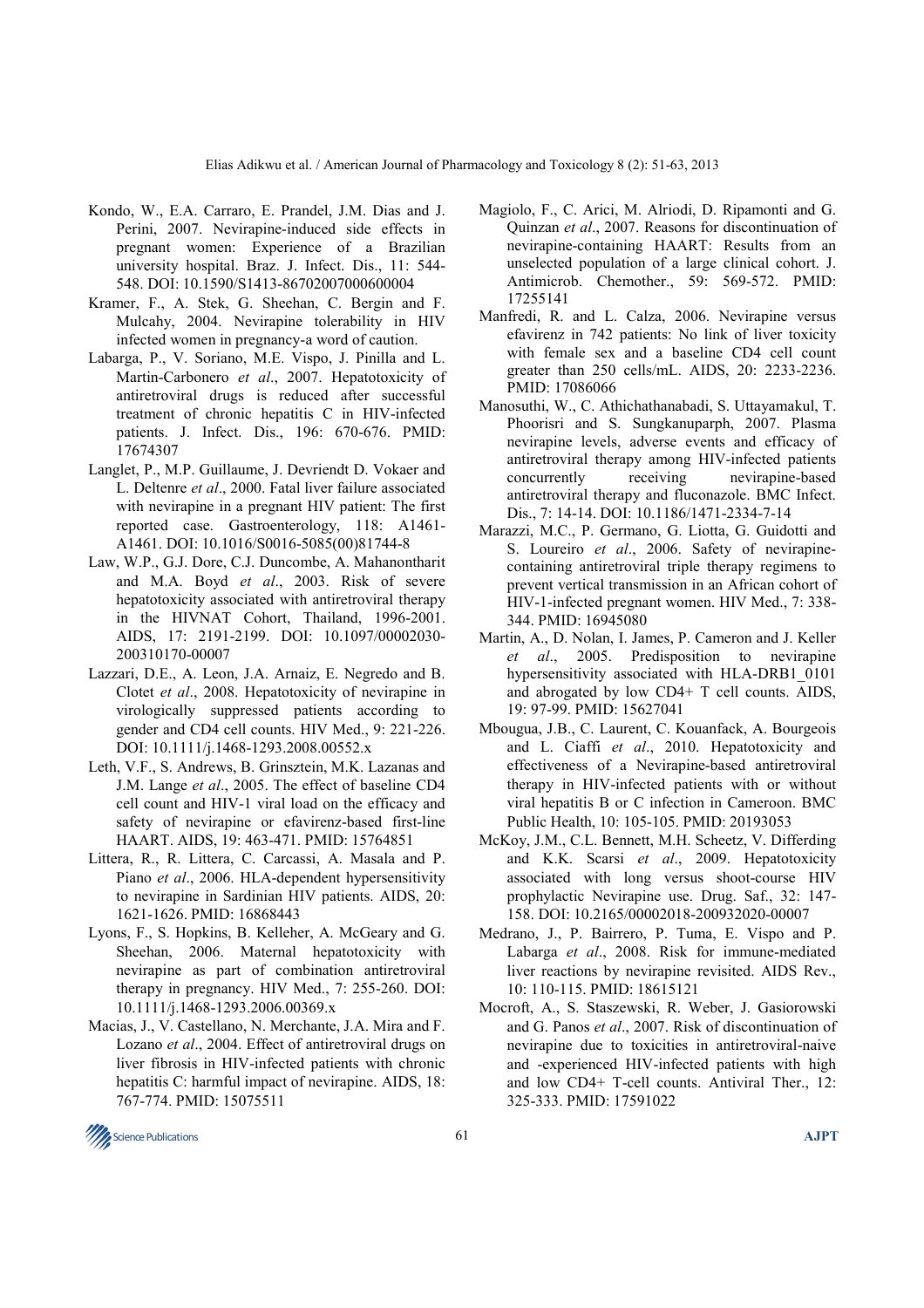- Murphy, R. and J. Montaner, 1996. Nevirapine: A review of its development, pharmacological profile and potential for clinical use. Exp. Opin. Invest.<br>Drugs 5: 1183-1199. DOI: Drugs, 5: 1183-1199. DOI: 10.1517/13543784.5.9.1183
- Nagu, T.J., M. Kanyangarara, C. Hawkins, E. Hertmark and G. Chalamila *et al*., 2012. Elevated alanine aminotransferase in antiretroviral-naïve HIVinfected African patients: Magnitude and risk factors. HIV Med., 13: 541-548. DOI: 10.1111/j.1468-1293.2012.01006.x
- Natarajan, U., A. Pym, C. McDonald, S.G. Edwards and P. Hay *et al.*, 2007. Safety of nevirapine in pregnancy. HIV Med., 8: 64-69. DOI: pregnancy. HIV Med., 8: 64-69. DOI: 10.1111/j.1468-1293.2007.00433.x
- Ocama, P., M. Katwere, T. Piloya, J. Feld and K.C. Opio *et al*., 2008. The spectrum of liver diseases in HIV infected individuals at an HIV treatment clinic in Kampala, Uganda. Afr. Health Sci., 8: 8-12. PMID: 19357726
- Ofotokun, I., S.E. Smithson, C. Lu, K.A. Easley and J.L. Lennox, 2007. Liver enzymes elevation and immune reconstitution among treatment-naïve HIV-infected patients instituting antiretroviral therapy. Am. J.<br>Med. Sci., 334: 334-341. DOI: Med. Sci., 334: 334-341. DOI: 10.1097/MAJ.0b013e31811ec780
- Ouyang, D.W., D.E. Shapiro, M. Lu, S.B. Brogly and A.L. French *et al*., 2009. Increased risk of hepatotoxicity in HIV-infected pregnant women receiving antiretroviral therapy independent of nevirapine exposure. AIDS, 27: 2425-2430. PMID: 19617813
- Peter, J.P., N. Polle, C. Zeh, R. Masabra and B. Oyaro *et al*. 2011. Nevirapine-associated hepatotoxicity and rash among HIV-infected pregnant women in Kenya. J. Int. Assoc. Phys. AIDS Care, l11: 142- 149. DOI: 10.1177/1545109711423445
- Peters, P.J., J. Stringer, M.S. McConnell, W. Ratanasuwan and P. Intalapaporn *et al*., 2010. Nevirapine-associated hepatotoxicity was not predicted by CD4 count  $\geq$ 250 cells/ $\mu$ L among women in Zambia, Thailand and Kenya. HIV Med., 11: 650-660. DOI: 10.1111/j.1468- 1293.2010.00873.x
- Phanuph, N., 2007. Toxicities from Nevirapine (NVP) based antiretroviral regimens in pregnant women with CD4 count between 250-350 cells/mm3. Proceedings of the 14th Conference on Retroviruses and Opportunistic Infections, Feb. 25-28, Los Angeles, USA.
- Phillips, E., S. Gutierrez and N. Jahnke, 2007. Determinants of nevirapine hypersensitivity and its effect on the association between hepatitis C status and mortality in antiretroviral drugnaive HIVpositive patients. AIDS, 21: 1561-1568. DOI: 10.1097/QAD.0b013e3282170a9d
- Pilliero, P.J. and B. Purdy, 2001. Nevirapine-induced hepatitis: A case series and review of the literature. AIDS Read., 11: 379-382. PMID: 11494710
- Pineda, J.A. and J. Macias, 2005. Progression of liver fibrosis in patients coinfected with hepatitis C virus and human immunodeficiency virus undergoing antiretroviral therapy. J. Antimicrob. Chemot., 55: 417-419. DOI: 10.1093/jac/dkh555
- Prakash, M., V. Poreddy, L. Tiyyagura and M. Bonacini, 2001. Jaundice and hepatocellular damage associated with nevirapine therapy. Am. J. Gastroenterol., 96: 1571-1573. PMID: 11374701
- Saint-Marc, T., M. Partisani, I. Poizot-Martin, F. Bruno and O. Rouviere *et al*., 1999. A syndrome of peripheral fat wasting (lipodystrophy) in patients receiving long-term nucleoside analogue therapy. AIDS, 13: 1359-1367. PMID: 10509567
- Snijdewind, I.J., C. Smit, H.M. Godfried, J.F. Nellen and K. Boer *et al*., 2012. Hcv coinfection, an important risk factor for hepatotoxicity in pregnant women starting antiretroviral therapy. J. Infect., 64: 409- 416. DOI: 10.1016/j.jinf.2011.12.012
- Stern, J.O., P.A. Robinson, J. Love, S. Lanes and M.S. Imperiale *et al*., 2003. A comprehensive hepatic safety analysis of nevirapine in different populations of HIV infected patients. J. Acquir. Immun. Defic. Syndr., 34: 21-33. DOI: 10.1097/00126334- 200309011-00005
- Storfer, S., J. Leith, P. Robinson, P. Piliero and D. Hall, 2005. Analysis of hepatic events within the 2NN study: Controlling for geographic region and CD4+ cell count at initiation of nevirapine therapy. Eur. AIDS Clin. Soc., 6: 254-261.
- Sulkowski, M.S., D.L. Thomas, S.H. Mehta, R.E. Chaisson and R.D. Moore, 2002. Hepatotoxicity associated with nevirapine or efavirenz-containing antiretroviral therapy: Role of hepatitis C and B infections. Hepatology, 35: 182-189. DOI: infections. Hepatology, 35: 182-189. DOI: 10.1053/jhep.2002.30319
- Thomas, T., P. Amornkul, J. Mwidau, R. Masaba and L. Slutsker *et al*., 2005. Preliminary findings: Incidence of serious adverse events attributed to nevirapine among women enrolled in an ongoing trial using HAART to prevent mother-to-child HIV transmission. Proceedings of the 12th Conference on Retroviruses and Opportunistic Infections, Feb. 22- 25, Boston, MA, USA.